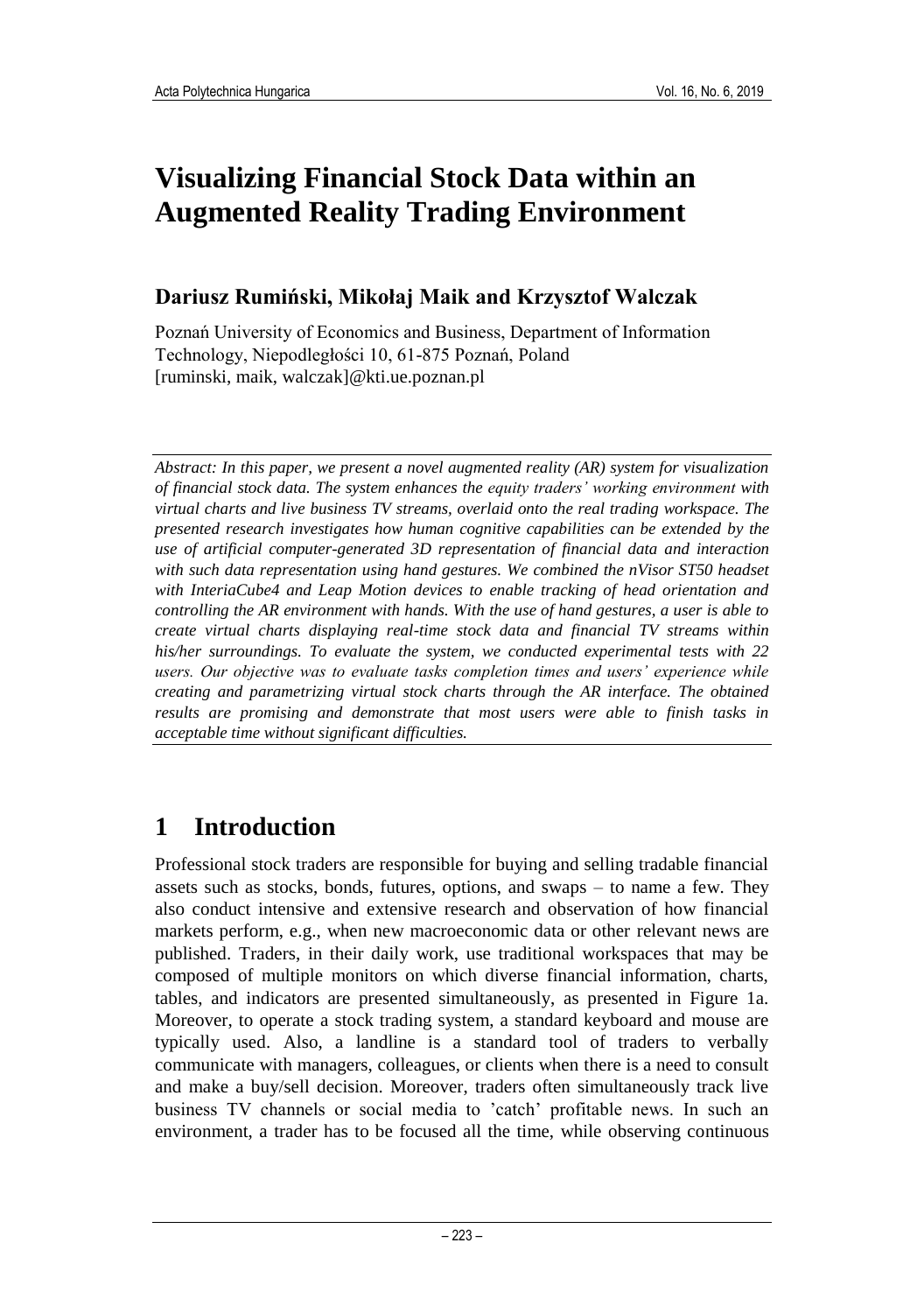changes in financial markets. It is easy to make a mistake when, e.g., some economic data are overlooked, and consequently, the trader might produce a loss or miss a potential profit.



Figure 1

Fig. (a) Traditional trading workspace with multiple screens; Fig. (b) AR trading workspace controlled with hand gestures.

Given the high amount of information that a trader must simultaneously follow, the high cognitive load and the direct financial impact of their decisions, it is important to study how the cognitive abilities of traders can be extended with the use of modern technology. These kinds of studies fall into the domain of cognitive infocommunication (CogInfoCom) [25-29]. The primary goal of CogInfoCom is to study how cognitive processes can co-evolve with infocommunications devices so that the capabilities of the human brain may not only be extended through these devices, irrespective of geographical distance, but may also interact with the capabilities of any artificially cognitive system [26, 29].

The use of Augmented Reality (AR) technology may aid traders' work, by enabling creation of customized information spaces, in which relevant data are overlaid on the users' real trading workspace in the form of virtual screens supplementing physical screens or even completely replacing such complex computer setups with an AR interface. In the AR system, users can augment their surroundings with virtual charts, tables, indicators, financial TV channels as many as a user needs to observe – without running into hardware- or space- limitation issues. Additionally, perception of handling changes in financial markets can be increased with the use of spatial sound in AR [12, 13, 19], and as a result, the trader could perform better, by getting aural notifications triggered within his/her surrounding, e.g., when a particular financial value rapidly changes. Moreover, AR opens new possibilities to remote collaboration within the financial domain, e.g., when there is a need to coach or supervise the trading performance of employees [30]. Previous studies have demonstrated that remote helpers have allowed local workers to perform better real-world tasks with success [1, 5]. Also, 3D visualization of abstract data has been shown useful in previous research work [2, 16].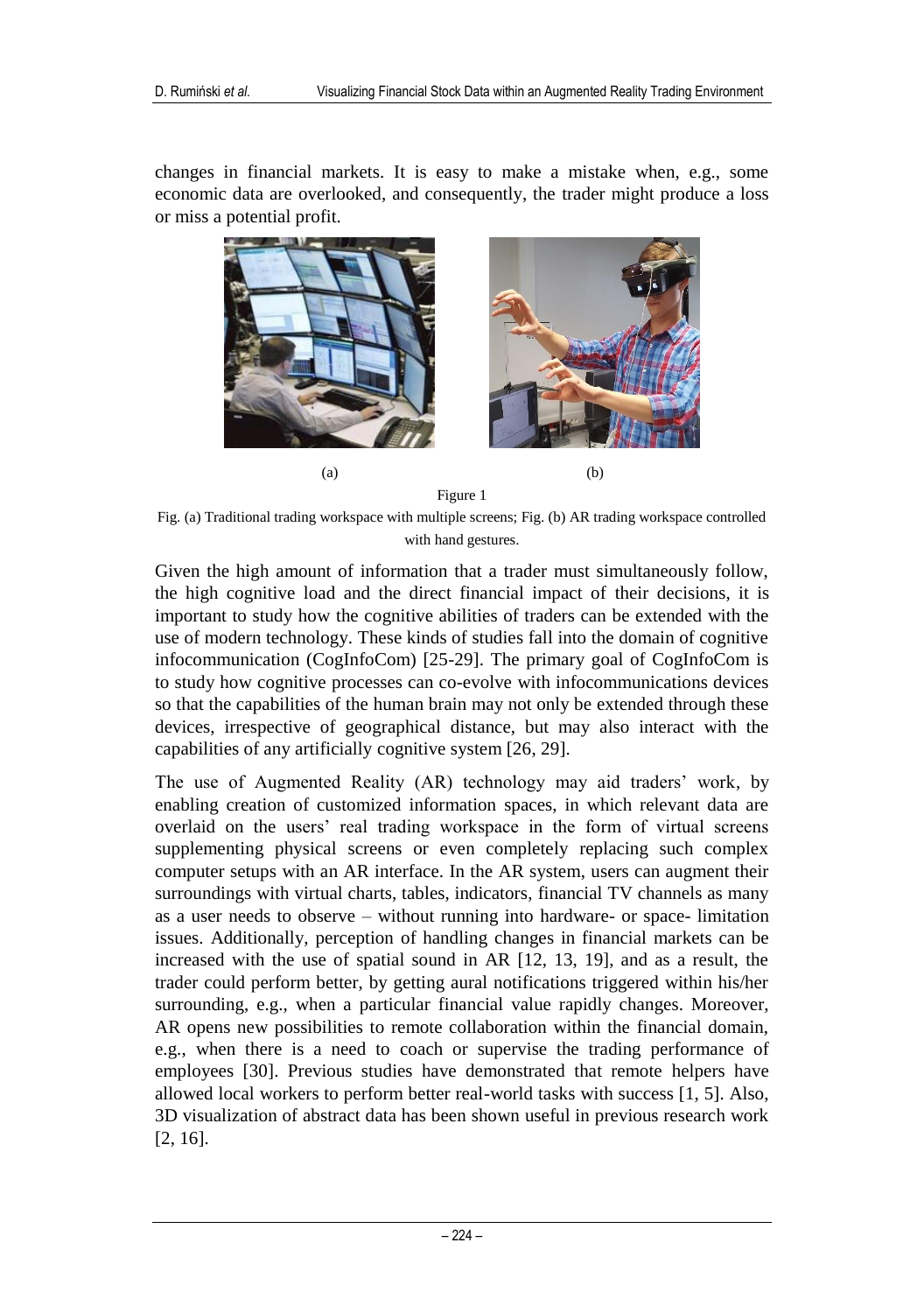The presented AR trading system can be operated by hand gestures to manipulate information components in the user's environment. The introduction of motion gestures enables further enhancement of users' performance while interacting with virtual objects. Nowadays, natural user interfaces play an essential role in humancomputer interaction by supporting – or even in some cases completely replacing – traditional computer input devices such as mouse, keyboard, or touchpad to perform operations more precisely and faster [20]. With the introduction of the Microsoft Kinect in 2011 and the notable Leap Motion in 2015, technology for natural interaction is available at a price affordable to many consumers as well as researchers. Hand pose estimation is now achievable without the need for data gloves or external sensing [17]. This allows for designing more complex natural hand interaction within AR and VR applications than could be achieved in past research [4, 6, 8, 9, 14].

Despite the increasing popularity of AR interfaces, there is still a lack of interaction techniques that allow to fully benefit from the above-mentioned technologies – especially in financial markets. Therefore, it is important to study natural hand interaction supporting AR systems to learn its limitations and possibilities within business domains.

In the remainder of this paper, first an overview of the related work is provided, then the technical setup is presented, followed by a description of the developed system. Next, user evaluation tests are presented together with results obtained from the experimental study. Finally, conclusions are provided and directions for future research are discussed.

### **2 Related Works**

Augmented reality (AR) is a field of computer science that concerns computer vision-based technologies enabling superimposing rich computer-generated content – such as 2D and 3D multimedia objects – in real time, on a view of real objects. Although the term of AR became popular in the scientific community only after the publication of a special issue of the ACM Communication journal in 1993 devoted to this subject [21], the first AR display described in the literature dates back to 1968 [22]. Milgram et al. differentiated AR from VR using the Reality-Virtuality continuum concept [23]. In turn, Azuma defined AR as any AR system that meets the following requirements: it combines real and virtual; is interactive in real time; and is registered in 3D [24]. AR has a key role in the field of cognitive infocommunication (CogInfoCom), as defined by Baranyi and Csapó, by extending human surroundings with new synthetic forms of information presentation and enabling rich forms of interaction with such mixed reality environments [25].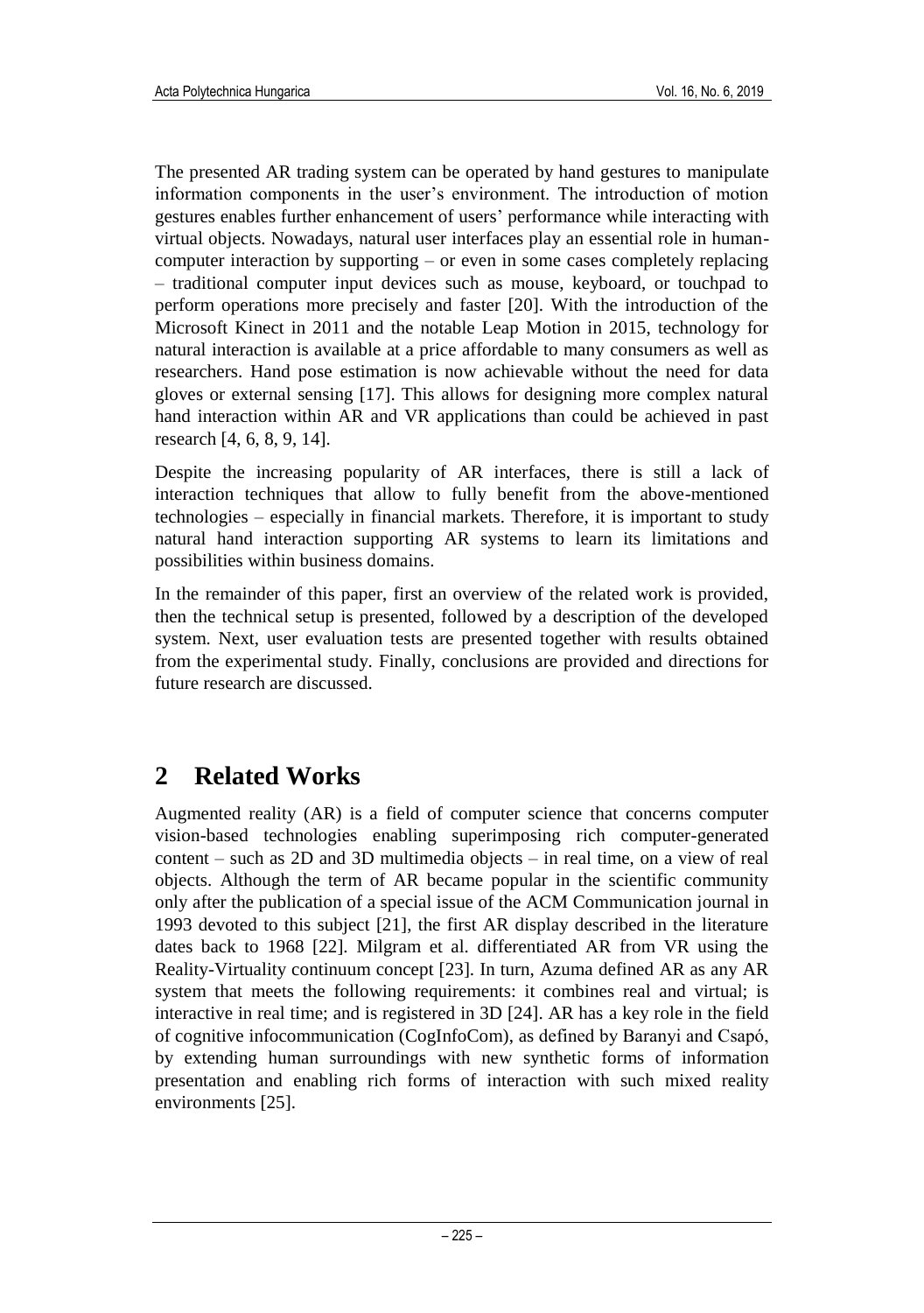Several studies that have had a significant impact on AR, as well as, VR development concerned the possibilities of using hands for user interaction. For instance, Piumsomboon et al. provided a user-defined gesture set that can be used in AR systems and conducted an experimental study of guess-ability for hand gestures in AR, in which 800 gestures were elicited for 40 selected tasks from 20 participants [10]. Researchers found that most of the gestures obtained from the participants were physical gestures (39%) for tasks such as move, rotate, scale, and delete.

The knowledge from the previous study has been used to improve the understanding of natural hand interaction and ultimately create novel natural hand interaction techniques that enhance user experience when interacting with 3D computer-generated content [11]. To better understand natural hand interaction, researchers developed AR interaction framework, GSIAR, which provides two interaction techniques – so-called G-Shell and G-Speech. Researchers demonstrated that direct free-hand interaction techniques can be natural, intuitive and precise. Additionally, the use of the G-Speech method, allowed to observe that ease of use and control is achievable for interactions without direct contact. Authors recommend combining both interaction techniques in a single AR interface to improve usability and enhance the user experience.

The accuracy and precision of hand gestures have been tested with the use of the Leap Motion controller by Valentini and Pezzuti [15]. Authors conducted an experimental study of assessing the accuracy of the Leap Motion Controller in tracking of fingertips. The assessment was performed in a real context using volunteers who were asked to point with fingers to a specific location in space. Results show that Leap Motion is suitable for robust tracking of the user's hands. The results also unveil that there are preferable zones in which the tracking performance is better.

Chang et al. compared two annotation methods using the HoloLens device  $-$  Air-Drawing and Surface-Drawing – with either raw but smoothed or interpreted and beautified gesture input [3]. The methods have different characteristics regarding allowed cursor control. Authors performed an experiment in which users used the above-mentioned methods to draw on two separate real-world objects at various distances. In the Surface-Drawing mode, users control a cursor that is projected onto the world model, allowing gesture input to occur directly on surfaces of realworld objects. In the second method, called Air-Drawing, gesture drawing occurs at the user's fingertip and is projected onto the world model on release. Results indicated that Surface-Drawing is more accurate than Air-Drawing.

The next research [18] that provides valuable cues while designing an AR system for traders presents the use of novel 3D virtual reality keyboard system with realistic haptic feedback. The presented method uses two five-fingered hand data to track finger positions and postures. Moreover, it uses micro-speakers to create vibrations, while an HMD is used to display virtual hands and keyboard. The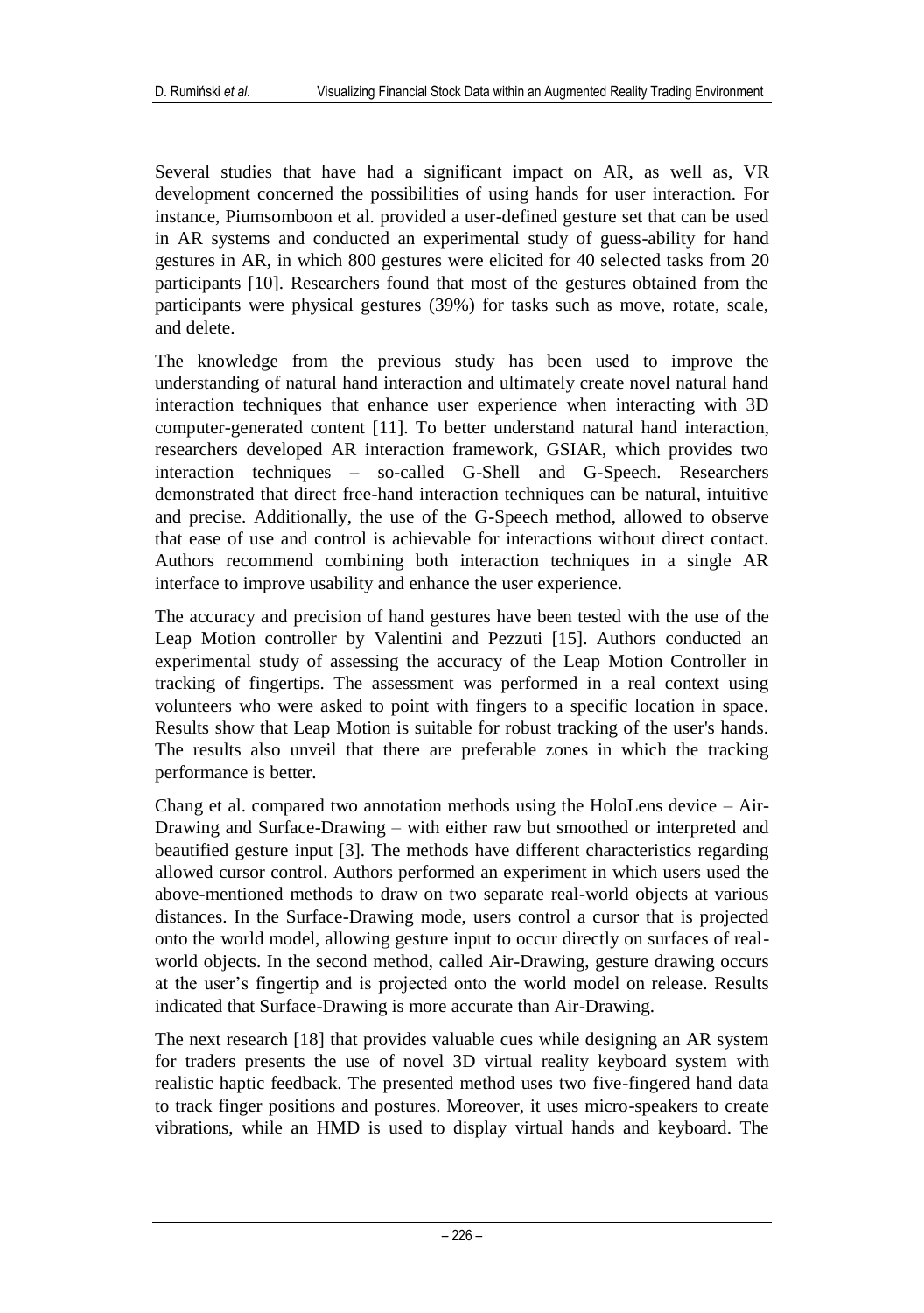results of this study show the advantages of the haptic VR keyboard – the keyboard that can pop-up at any location in a VR environment and also can be used to provide realistic key-click haptic feedback – over a physical keyboard. While the solution has been implemented for VR, it could be easily adapted to AR taking into account the lesson learned.

The next article [7] that influenced our research explores the effects of adding gesture interaction with 3D synthetic content. The system in the study comprises a Leap Motion sensor to track the user's hand in combination with a SoftKinetic RGB-D camera to capture the texture of hands. It implements two different handvisualization modes for 360° movie watching experience: point-cloud of the real hand and a rigged computer-generated hand. The results of the research demonstrate that participants prefer the conditions with realistic hand representation, and they feel stronger embodiment and ownership. These results suggest that the interaction with virtual objects should be performed using a real hand visualization instead of the virtual hand model.

## **3 Technical Setup**

In order to develop the prototype of the AR Trading system, we needed a highresolution HMD device. We used nVisor ST50 (Fig. 2a) that is built with the use of high-contrast OLED micro-displays. The HMD provides 1280 by 1024-pixel resolution per eye in a low-power, 50-degree field of view compact design, making the see-through compatible optics suitable for professional AR applications. The nVisor ST50 device supports the use of standard motion tracking devices from InterSense, Ascension, Polhemus, and others via a tracker platform mounted on the back of the HMD.

To detect the movement and position of the user's head, we attached the InteriaCube4 device at the back of the nVisor ST50 HMD (Fig. 2c). The InertiaCube4 sensor integrates the latest in MEMS inertial technology and utilizes advanced Kalman filtering algorithms to produce a full 360 degree orientation tracking. The sensor is compact and portable. The device is suitable for a wide range of applications including simulation, training, virtual and augmented reality, motion capture, and human movement analysis.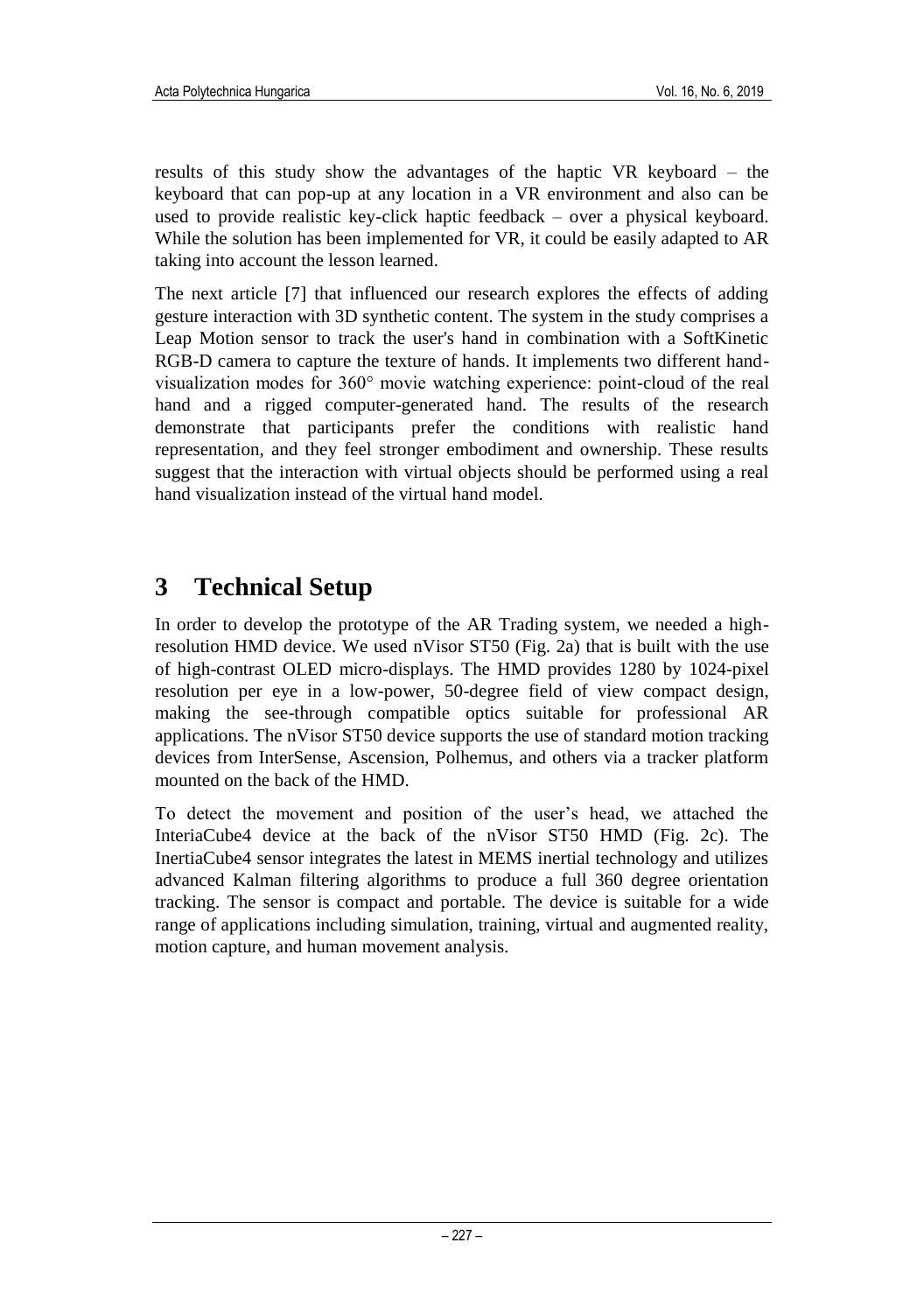

Figure 2

The prototype AR Trading system hardware consisting of the nVisor ST50 HMD (a), with attached Leap Motion (b) and InteriaCube4 (c) sensors

In order to control AR Trading visual components with the use of hand gestures we used a Leap Motion controller and attached it to the front of the HMD (Fig. 2b). The Leap Motion controller is a small USB device designed for use on a virtual reality headset or on a computer desk. It uses two monochromatic IR cameras and three infrared LEDs. The device observes a roughly hemispherical area, to a distance of about 1 meter. The LEDs generate pattern-less IR light, and the cameras capture almost 200 frames per second of reflected light data. These data are then sent through a USB cable to the host computer, where they are analyzed by the Orion software.

### **4 System Software**

The software part of the AR Trading system consists of the MiddleVR and the Orion libraries together with a custom application designed in Unity 3D. MiddleVR is a library responsible for handling input devices, stereoscopy, and clustering. It allows to quickly integrate hardware components listed in Section 3. Moreover, it offers an easy-to-use graphical user interface to configure VR/AR applications. In order to handle hand tracking in the 3D space, we use the Orion software. All components have been combined within cross-platform game engine Unity 3D (5.6.0f3 64-bit version). The AR Trading application has been implemented within Unity 3D with the use of the C# language. The financial component providing stocks data is based on Google Finance API.

When the AR Trading application starts, a menu that informs a user about the possible modes of operation appears. The system supports three modes of operation, which can be activated with the use of three buttons in the menu. By pressing the button on the right, a user can go into the presentation mode (Mode 1), which is designed to quickly show the program capabilities without engaging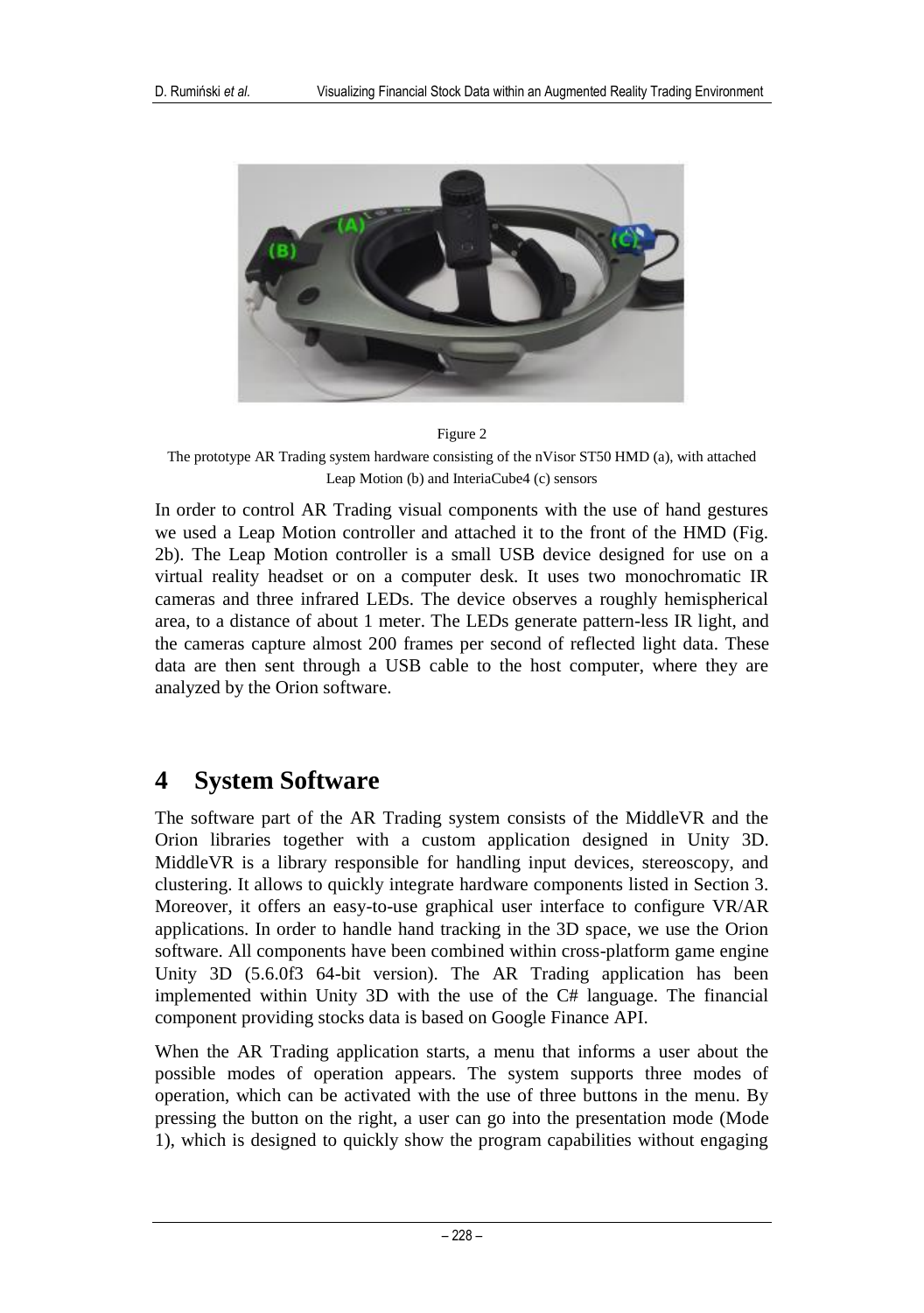advanced interactions. Several predefined charts are displayed, which can be viewed by the user (as presented in Fig. 3).



Figure 3 Mode 1 – demonstrating predefined virtual charts

This mode has been developed to demonstrate the system in a quick way without the need of creating and configuring new charts. All gesture functions are turned off; it is only possible to return to the main menu by holding the left thumb down for 3 seconds. We have added two virtual spheres at the palm of each hand, which indicate whether the Leap Motion controller is working correctly. When the user's hands are close to a virtual object, the spheres change color to blue, signaling the user about the possibility of grabbing a virtual object.

A button in the middle of the main menu takes a user to the Mode 2 – a tutorial in which the user is able to learn the basic steps of creating and parametrizing virtual charts. In this mode, the user can practice hand gestures responsible for grabbing and moving cubes and ready-made virtual charts. The user can also train typing on a virtual keyboard to fill a blank chart with data. All user's activities are logged and completion times of particular tasks are measured.

At the beginning of the tutorial mode (Mode 2), a user sees a visual instruction informing about the first task – exchanging positions of virtual cubes. The goal of this tasks is to train the pinching gesture. After the information is displayed, the user is asked to press a button that starts the Task #1. After that, two objects appear in front of the user – red and blue cubes – positioned below the left user's hand. The user has to exchange their positions by putting the red cube in the frame of a blue cube and vice versa. Each task is finished by pressing a button that appears on the right side of the user. Figure 4 depicts a user practicing the pinching gesture.

After completing Task #1, an instruction is displayed informing how to type correctly on the virtual keyboard in Task #2. A user presses the keyboard buttons with the palms of his/her hands or by hitting them with fists.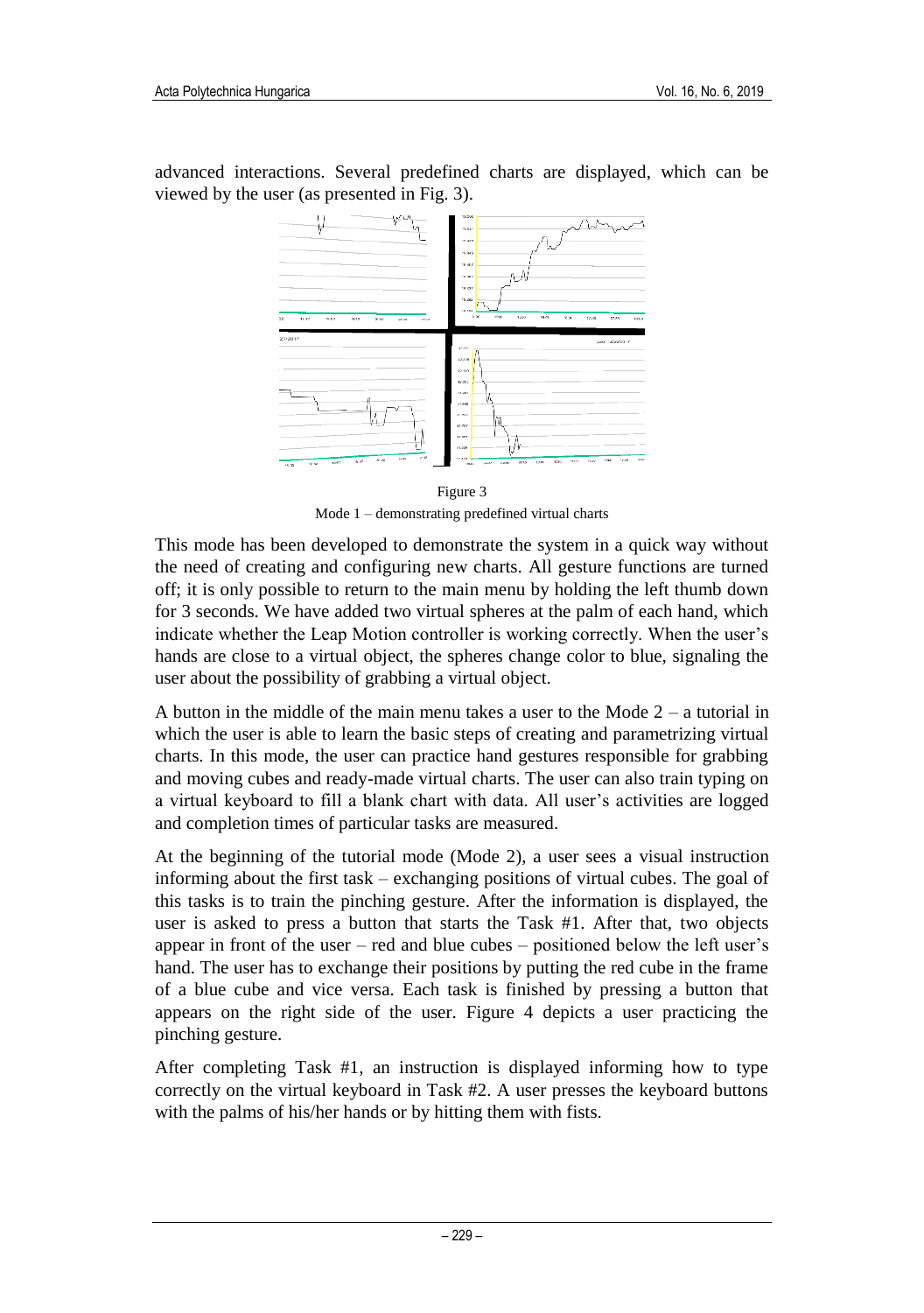

Figure 4 Practicing Task #1 – changing positions of virtual cubes

To avoid problems with pressing several buttons at the same time, finger collision with keyboard buttons has been disabled. We divided the task of typing on the virtual keyboard into two parts. During the first part, the user exercises precision of hitting virtual keys while writing his or her name. During the second part, the user is asked to type the phrase "Badanie.Naukowe" (English translation - "Scientific.Research"). The time of the second part is measured. [Figure 5](#page-7-0) presents a user performing Task #2.



Figure 5 Practicing Task #2 – writing on a virtual keyboard

<span id="page-7-0"></span>Next, Task #3 starts. Two previously prepared virtual charts are displayed in front of the user – one on the left and another on the right side. The user is asked to grab both and exchange their positions – right chart must be placed in a frame surrounding left chart and vice versa. The distance between the charts has been set in such a way that it is difficult to reach the left chart with the right hand and the right chart with the left hand. Thus, naturally, it forces the user to grab the virtual object positioned on the left side with the use of the left hand and the second object with the use of the right hand. Completion time of this task is also measured. [Figure 6](#page-8-0) depicts a user performing Task #3. When a user completes the tutorial, the program returns to the main menu.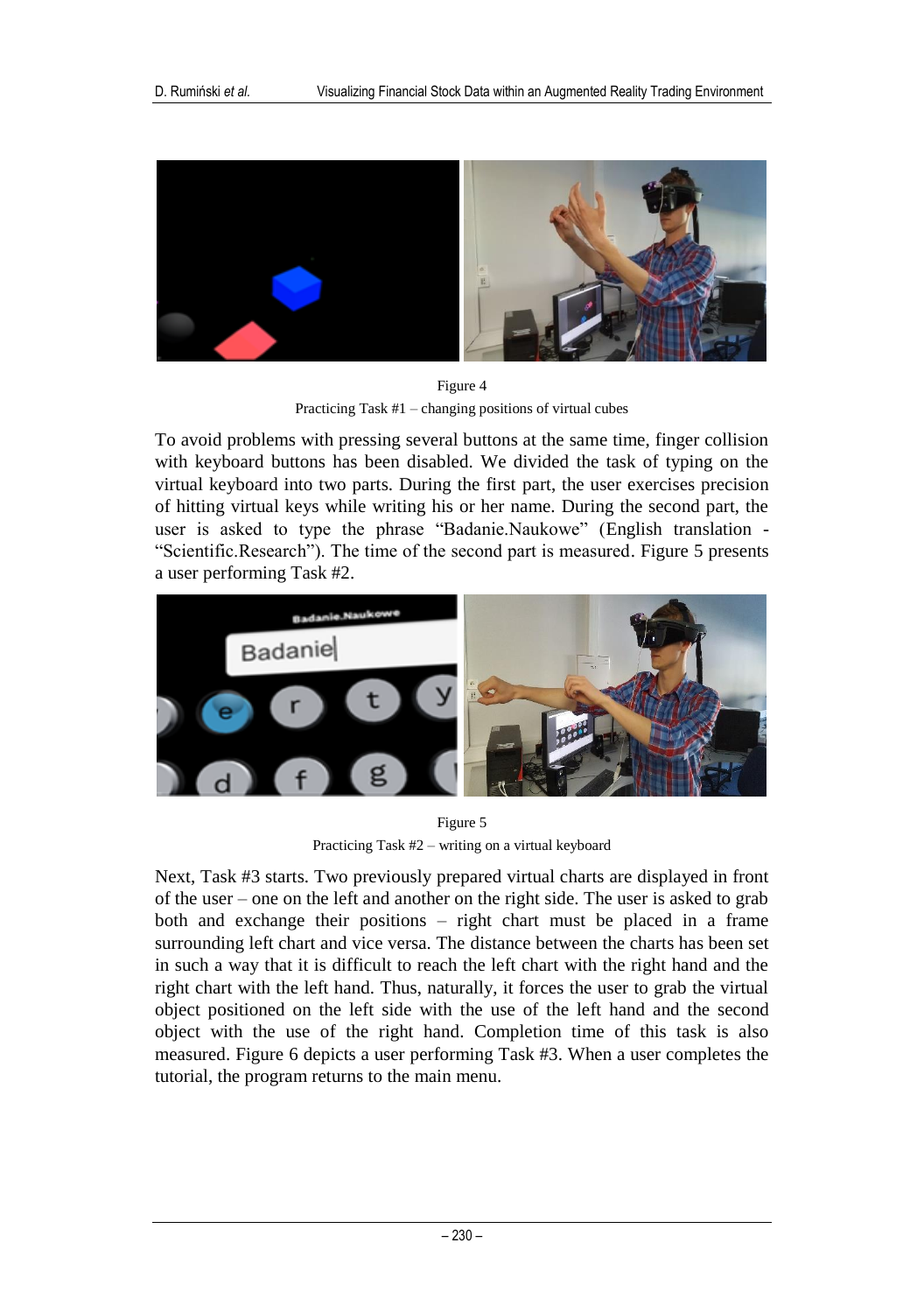

Figure 6 Practicing Task #3 – exchanging position of virtual charts

<span id="page-8-0"></span>When a user presses the button displayed on the left side in the main menu, Mode #3 of the AR Trading application is activated. Within Mode #3 – which is the main part of the application  $-$  a user can personalize their virtual trading workspace by creating and configuring virtual charts and video-based components used for displaying live TV streams with relevant financial news.

As the first step of forming the personalized workspace, a user needs to open left hand turned in the user's direction. This gesture triggers an interface with two cubes that stick to the user's hand (as presented in [Figure 7\)](#page-8-1). The red cube builds an empty virtual chart, while the blue  $-$  a financial channel screen. Figure  $7$ depicts the user interface aligned to the left hand. With the use of MiddleVR GUI, the Leap Motion's hand model was calibrated so that it is aligned as close as possible to the real hand of the user (as presented in [Figure 7a](#page-8-1)). Next, to give the best AR experience, the virtual hand model has been removed (as depicted in [Figure 7b](#page-8-1)).



 $(a)$  (b)

<span id="page-8-1"></span>Figure 7 Interacting with the hand interface  $-$  (a) virtual hand model aligned to the user's hand; (b) interface with removed virtual hand model to give the best AR experience. Pictures taken through the HMD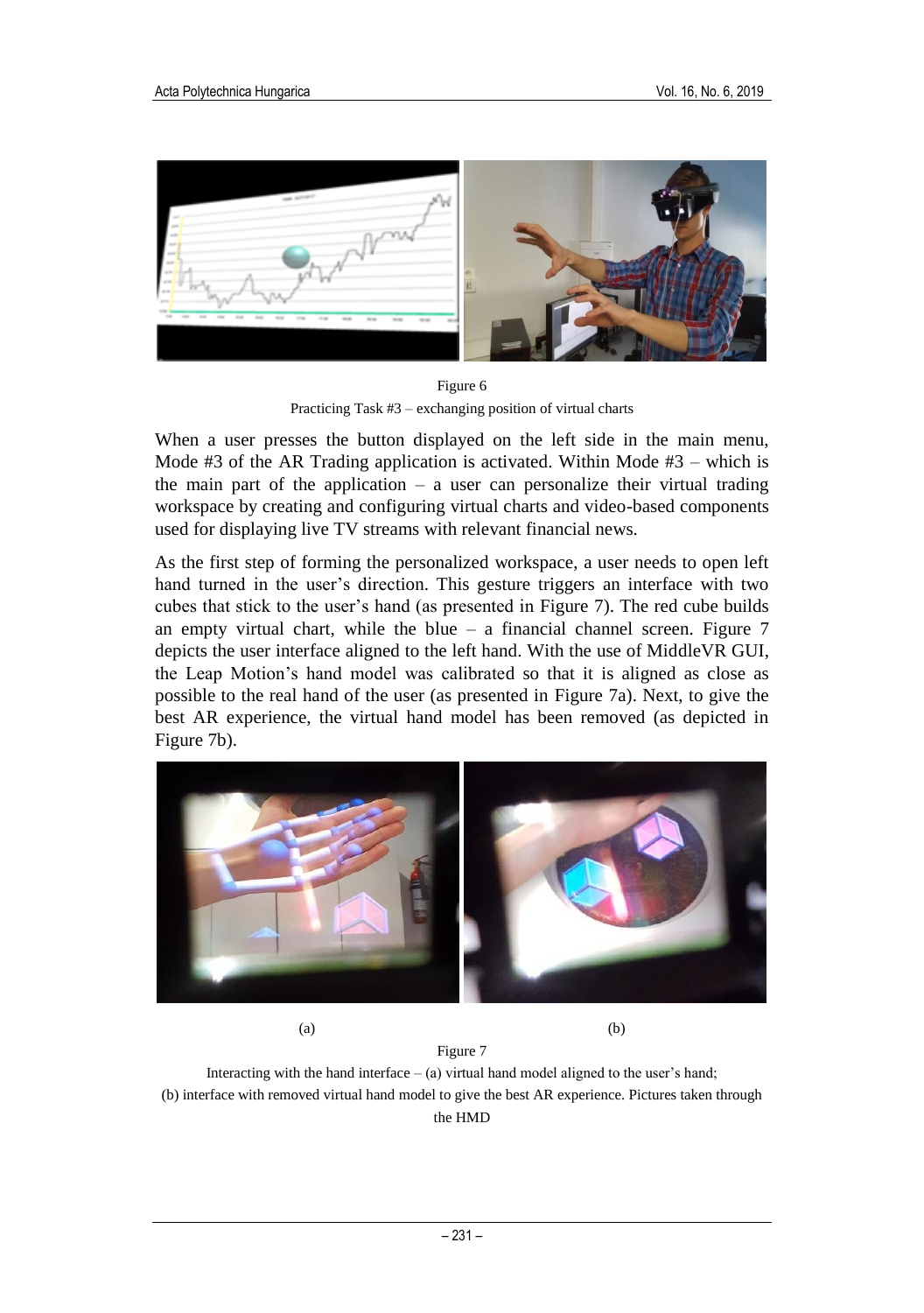Next, a user needs to pinch the red or the blue cube with the right hand and drag it into any place in the surrounding AR environment. After selecting the red object, a blank virtual chart appears. On the left side of the virtual chart, a button responsible for creating a virtual keyboard under the graph appears, as presented in [Figure 8a](#page-9-0). When the user presses it, a virtual keyboard pops up. The virtual keyboard contains all the letters of the alphabet, shift, backspace, and dot buttons. With the use of the keyboard, a user can enter the ISIN (International Securities Identification Number) of the company whose shares he/she wants to follow (as depicted in [Figure 8b](#page-9-0)). Moreover, the user can switch between stock exchanges and companies by pushing an appropriate input field with their index finger. Just like in the tutorial, text can be typed by pressing the virtual keys with the use of palms or by punching them with fists. The button on the right side of the chart accepts the text the user has typed (Figure 8c). If there are no typos, stock data of selected company are downloaded and displayed. At any time, a user can activate the virtual keyboard again to correct typos or enter the name of another company.



Creating and configuring virtual stock chart

<span id="page-9-0"></span>A user can move a created chart anywhere around the user's space by pinching the red cube again. When the user is satisfied with the results and does not want to change anything, he or she can press the hammer button displayed in the upper right corner of the chart (Figure 8d). This switches the chart to the 'frozen' state, in which the red cube and the virtual keyboard disappear. Within this state, the possibility of using the keyboard and reconfiguring the chart is blocked. However, with the use of the grabbing gesture, a user can again grasp the virtual chart and move it to another position or adjust its orientation in space (Figure 8e).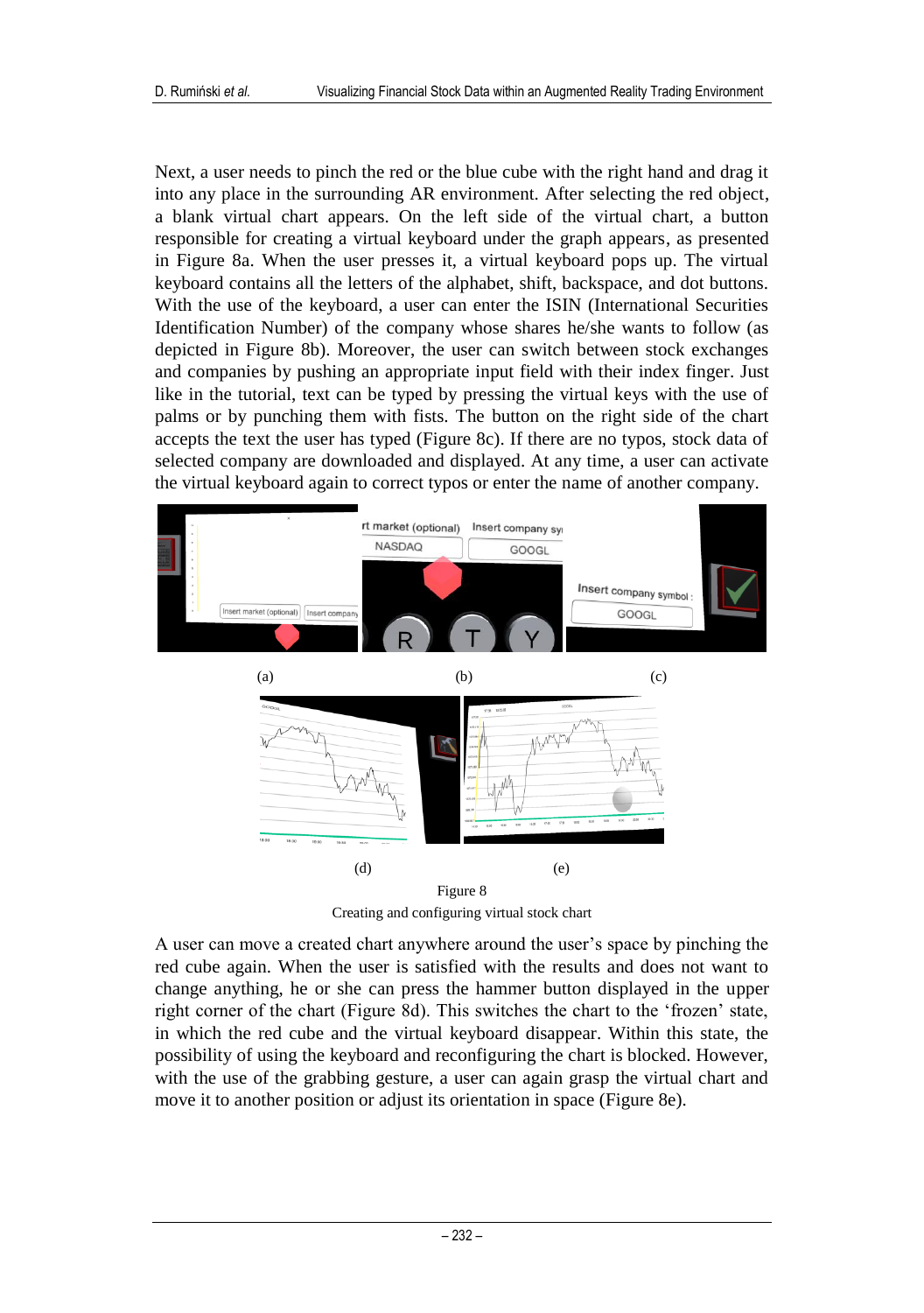While creating financial TV channel screens, all activities are performed in the same way. A user goes through the same steps, except that a TV stream can be played and paused by pressing the center of the virtual screen component with a finger.

The system allows a user to preserve a created workspace. When a user is satisfied with the created virtual environment, he or she can save the environment. On the right side of the user, there are textual instructions with two buttons that can be used to save or load the virtual workspace (as depicted in Figure 9). The system saves identifiers of stock exchanges, codes of the shares, and coordinates of the created financial components within an external CSV file.



Figure 9 Displaying the interface responsible for saving and loading a virtual workspace

## **5 Experimental Evaluation**

An experimental user evaluation of the presented system has been conducted. We used the Mode #2 of system operation (tutorial) for practicing particular interactions required to build and configure an AR environment. In this experiment, we wanted to check how non-experienced users perform while creating and parameterizing a virtual chart within an AR environment with the use of hand gestures. We also intended to verify whether cognitive capabilities of users enable them to efficiently use interactive virtual screens in their surroundings. The following subsections cover the design of the experiment, the characteristics of participants that took part in the study, as well as the collected results and analysis.

### **5.1 Design of the Experiment**

We designed three separated tasks to perform, as follows:

T1 – Pinching and moving red/blue cubes to swap their positions; aim: using the pinching gesture to interact with the UI and finding out whether users can sense the distance to virtual cubes.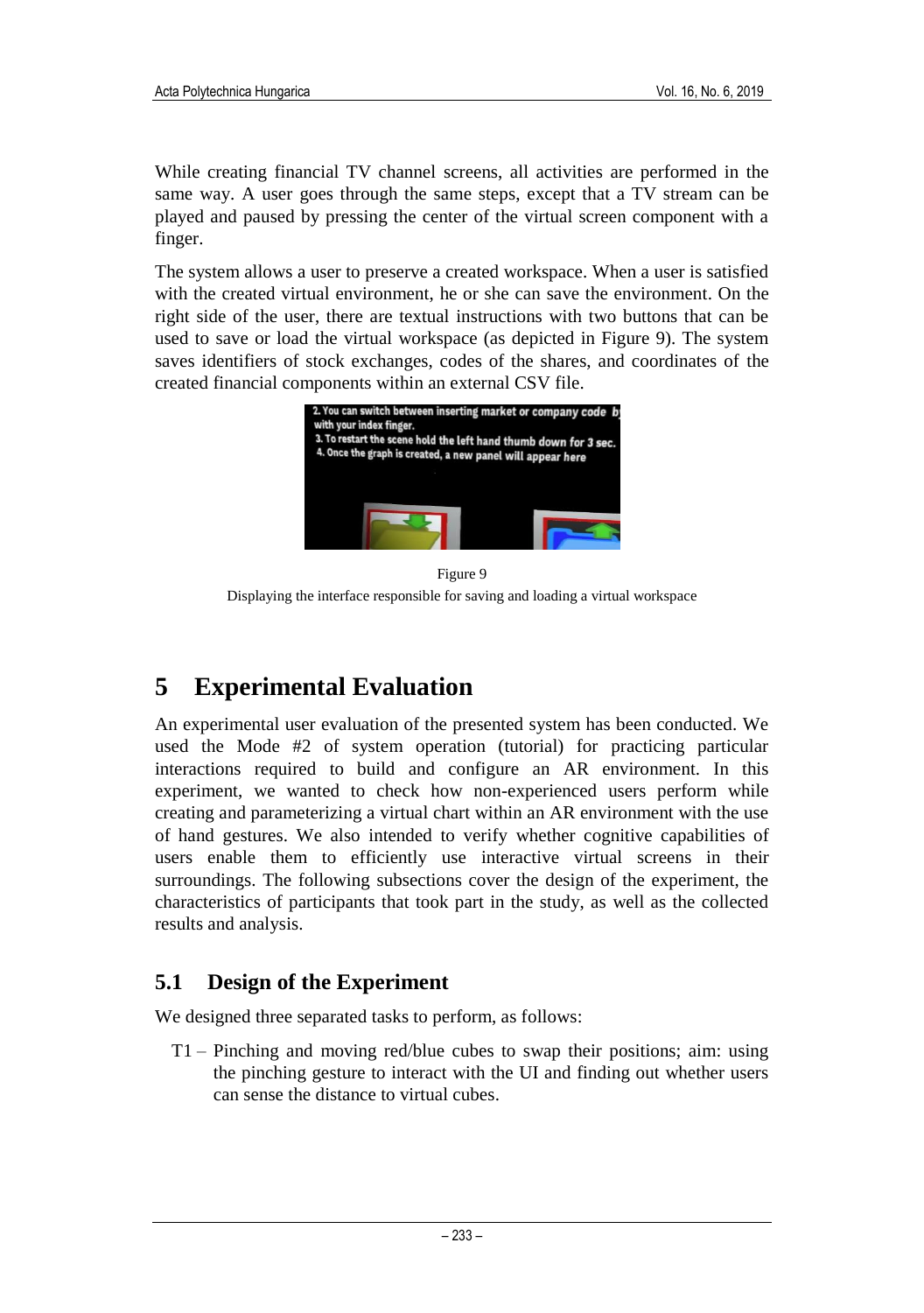- T2 Writing the following text: "Badania.Naukowe" using the virtual keyboard; aim: using the punching gesture while writing on the virtual keyboard and verifying the precision of users while manipulating hands in space.
- T3 Grabbing and moving two defined charts to swap their positions; aim: using the grabbing gesture to interact with virtual charts and verifying whether users are able to sense the distance to AR charts.

Before performing a particular task, each user was instructed on the task. Completion time of each task has been measured. After finishing each task, the participants were asked to complete a questionnaire with Likert scale of 1 (very difficult) to 5 (very easy).

### **5.2 Participants**

A total of 22 test subjects (7 female and 15 male) participated in the experiment. The subjects ranged in age from 20 to 25 years (M=20.52 years, SD=1.16 years). None of the subjects had earlier experience with AR interface controlled with hand gestures.

### **5.3 Results and Analysis**

Within this subsection, the results of the experiment are reported. The results include task completion times, questionnaire data gathered from the participants, as well as analysis of the data.

#### **5.3.1 Task Completion Times**

While conducting the experiment, each task completion time was measured for all the participants. The mean time taken to complete the task, as presented in Figures 10a, 10b, 10c, was analyzed using an independent t-test for two groups of users: female and male. The two-sample unequal variance (heteroscedastic) test was performed. The mean value of T1 for females equals 30.14 s, while for males 33.67 s. The female group was slightly faster, but the difference is no statistically significant. The same conclusions can be drawn for T3. However, in the case of T2, the results of an independent t-test with 95% confidence interval confirmed the existence of a significant difference between performance of male and female groups  $p=0.046$  ( $p < 0.05$ ). The male group performed faster than female group. Females committed more typographical errors that had to be corrected with virtual backspace button than males.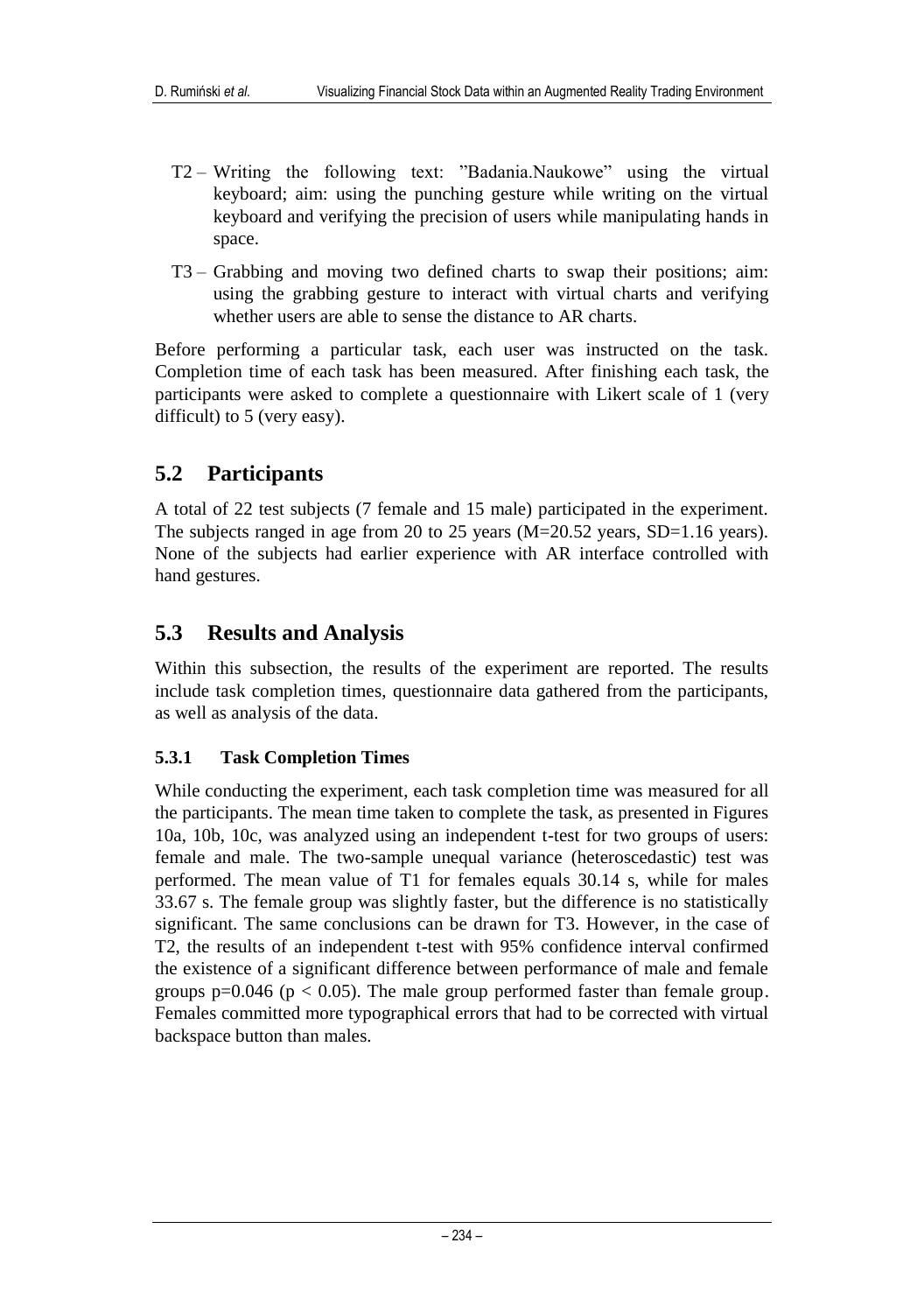

Figure 10



#### **5.3.2 Questionnaire: Likert Scale Rating**

Figures 10d, 10e, 10f summarize collected results of the assessment questionnaire. T1 was difficult only for 3 subjects (1 female, 2 males), T2 was very difficult only for 1 female and 2 males; also 1 male reported that typing on the virtual keyboard was a very difficult task to complete. T3 did not cause major difficulties for anyone (min. reported value  $= 3$ ). We observed that the grabbing gesture was natural for most participants. Only 6 subjects (3 females and 3 males) reported that the task was neither difficult nor easy. The results suggest that grabbing virtual charts was natural for the participants and they did not have major difficulties with this task.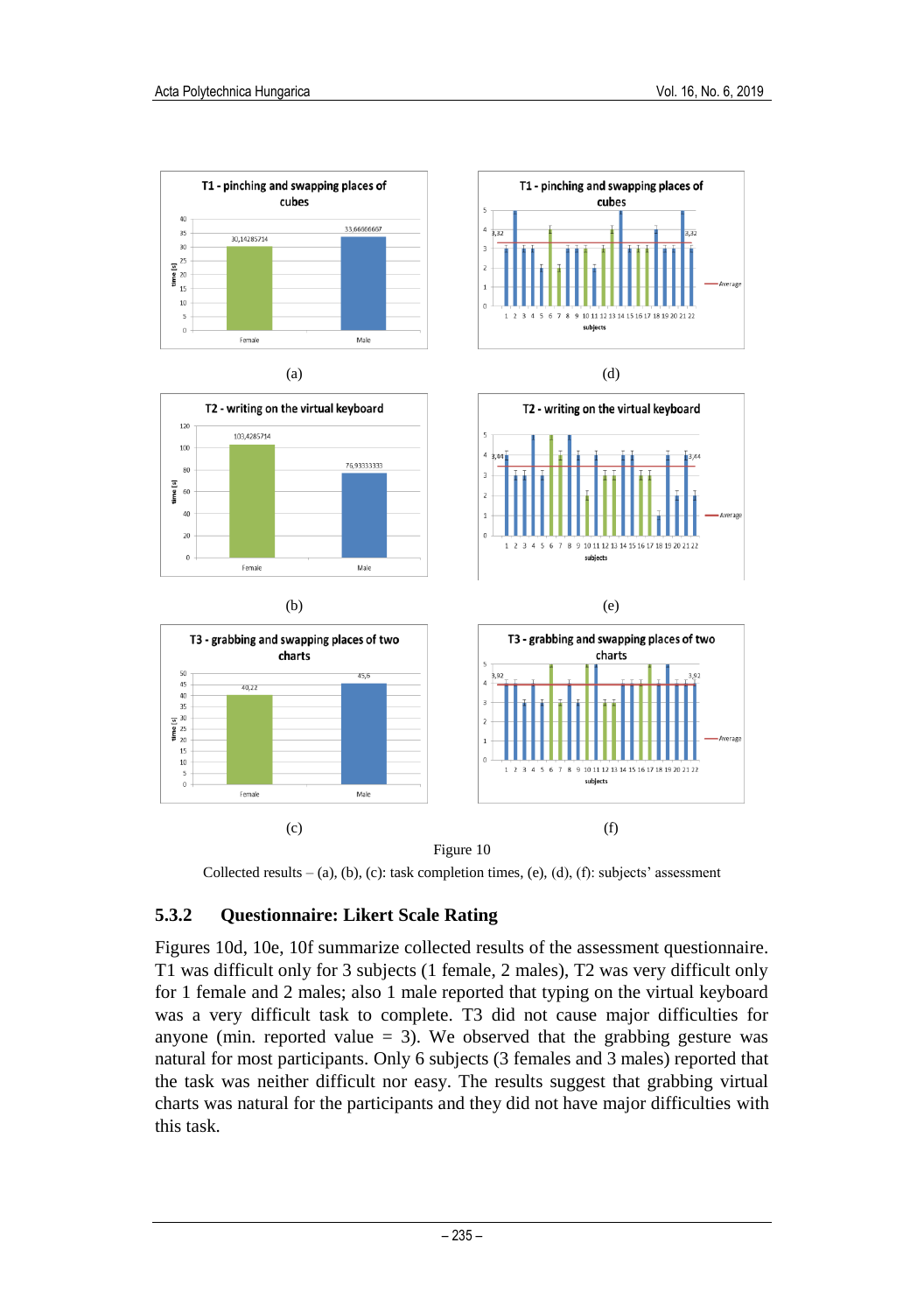All participants completed all three tasks with success – even if a participant committed an error while writing on the virtual keyboard, he/she was able to correct the error and continue the work on the tasks. The results suggest that users who have had more problems with interacting with virtual objects needed more time to learn and get used to the AR interface enhanced with hand gestures. Such users had the biggest problem with distance perception and consequently with precision. They could not sense how far the cube is located and when they were writing on the virtual keyboard, they often pushed a wrong key or hit two keys at the same time. The AR environment required greater attention divisibility from users. Participants with the weakest results claimed that they could not focus on virtual objects; the real environment distracted them too much, comparing with the rest of users who did not report significant problems. However, users who scored the questionnaire with a value of 3 or higher were very satisfied. They could sense the distance between their hands and virtual objects. Moreover, they precisely performed tasks without significant difficulties compared with the users who did report problems. Moreover, subjects often expressed an opinion that the AR interface could give great opportunities for future work of equity traders.

## **7 Conclusions and Future Work**

In this paper, we presented a novel AR Trading system that can be used by financial equity traders. The presented Augmented Reality system for visualization of financial stock data blends the cognition of artificial and natural elements in user's environment. CogInfoCom and augmented reality research expose strong synergies in the aspects of human-machine interaction, especially when performing IT related tasks [31] or collaborative learning in mixed reality environments [32].

The main objective of the presented study was to evaluate three fundamental tasks required to build and parametrize virtual stock charts within users' surroundings. Collected data suggest that users completed tasks without major difficulties. Only few reported problems while performing T1 and T2.

There are many areas of potential future research. In particular, we plan to perform an experimental study comparing user performance in VR versus AR mode. The nVisor device provides a removable cover that can be quickly applied to "close" the user in a VR environment, where the subject can see 3D models of hands to interact with the system. Another area that could be explored is to combine a real-world trading workspace with the AR interface and test how traders interact in such an environment.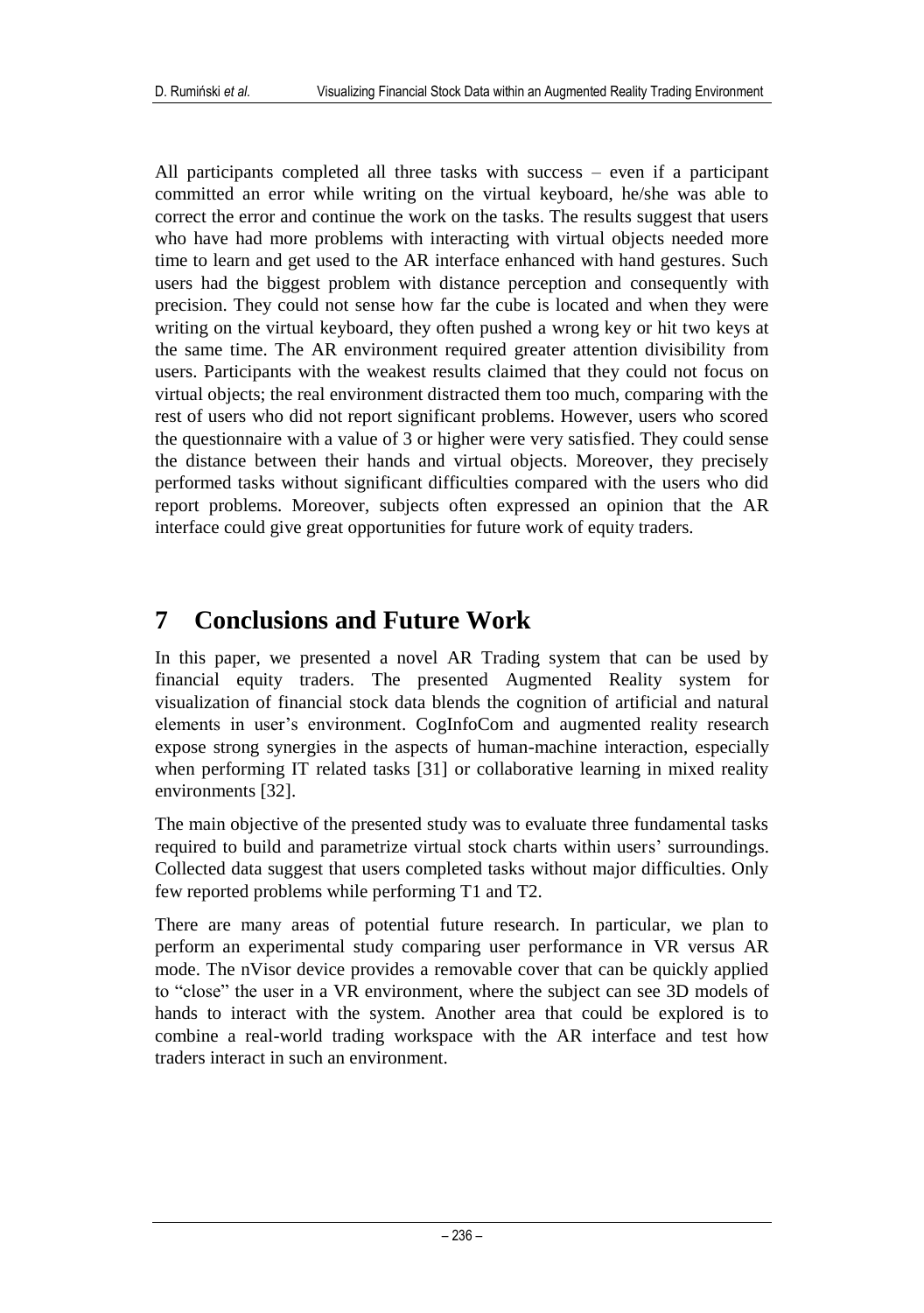#### **Acknowledgments**

This research work has been supported by the Polish National Science Centre (NCN) Grant No. DEC-2016/20/T/ST6/00590.

#### **References**

- [1] M. Billinghurst and H. Kato. Collaborative augmented reality. Communications of the ACM, 45(7):64-70, 2002
- [2] W. Cellary, W. Wiza, K. Walczak. Visualizing web search results in 3D, Computer 37(5), pp. 87-89, 2004
- [3] Y. S. Chang, B. Nuernberger, B. Luan, and T. Höllerer. Evaluating gesturebased augmented reality annotation. In 2017 IEEE Symposium on 3D User Interfaces (3DUI), pp. 182-185, March 2017, doi: 10. 1109/3DUI.2017.7893337
- [4] B. Fernandes and J. Fernandez. Bare hand interaction in tabletop augmented reality. In SIGGRAPH'09: Posters, p. 98, ACM, 2009
- [5] K. Gupta, G. A. Lee, and M. Billinghurst. Do you see what I see? The effect of gaze tracking on task space remote collaboration. IEEE transactions on visualization and computer graphics, 22(11):2413-2422, 2016
- [6] G. Heidemann, I. Bax, and H. Bekel. Multimodal interaction in an augmented reality scenario. In Proceedings of the  $6<sup>th</sup>$  international conference on Multimodal interfaces, pp. 53-60, ACM, 2004
- [7] Khan, Humayun, et al. "Evaluating the Effects of Hand-gesture-based Interaction with Virtual Content in a 360° Movie." (2017)
- [8] E. Kaiser, A. Olwal, D. McGee, H. Benko, A. Corradini, X. Li, P. Cohen, and S. Feiner. Mutual disambiguation of 3D multimodal interaction in augmented and virtual reality. In Proceedings of the  $5<sup>th</sup>$  international conference on Multimodal interfaces, pp. 12-19, ACM, 2003
- [9] M. Kolsch, R. Bane, T. Hollerer, and M. Turk. Multimodal interaction with a wearable augmented reality system. IEEE Computer Graphics and Applications, 26(3):62-71, 2006
- [10] T. Piumsomboon, D. Altimira, H. Kim, A. Clark, G. Lee, and M. Billinghurst. User-defined gestures for augmented reality. In CHI'13 Extended Abstracts on Human Factors in Computing Systems, pp. 955-960, ACM, 2013
- [11] T. Piumsomboon, D. Altimira, H. Kim, A. Clark, G. Lee, and M. Billinghurst. Grasp-shell vs gesture-speech: A comparison of direct and indirect natural interaction techniques in augmented reality. In 2014 IEEE International Symposium on Mixed and Augmented Reality (ISMAR), pp. 73-82, Sept 2014. doi: 10.1109/ISMAR.2014. 6948411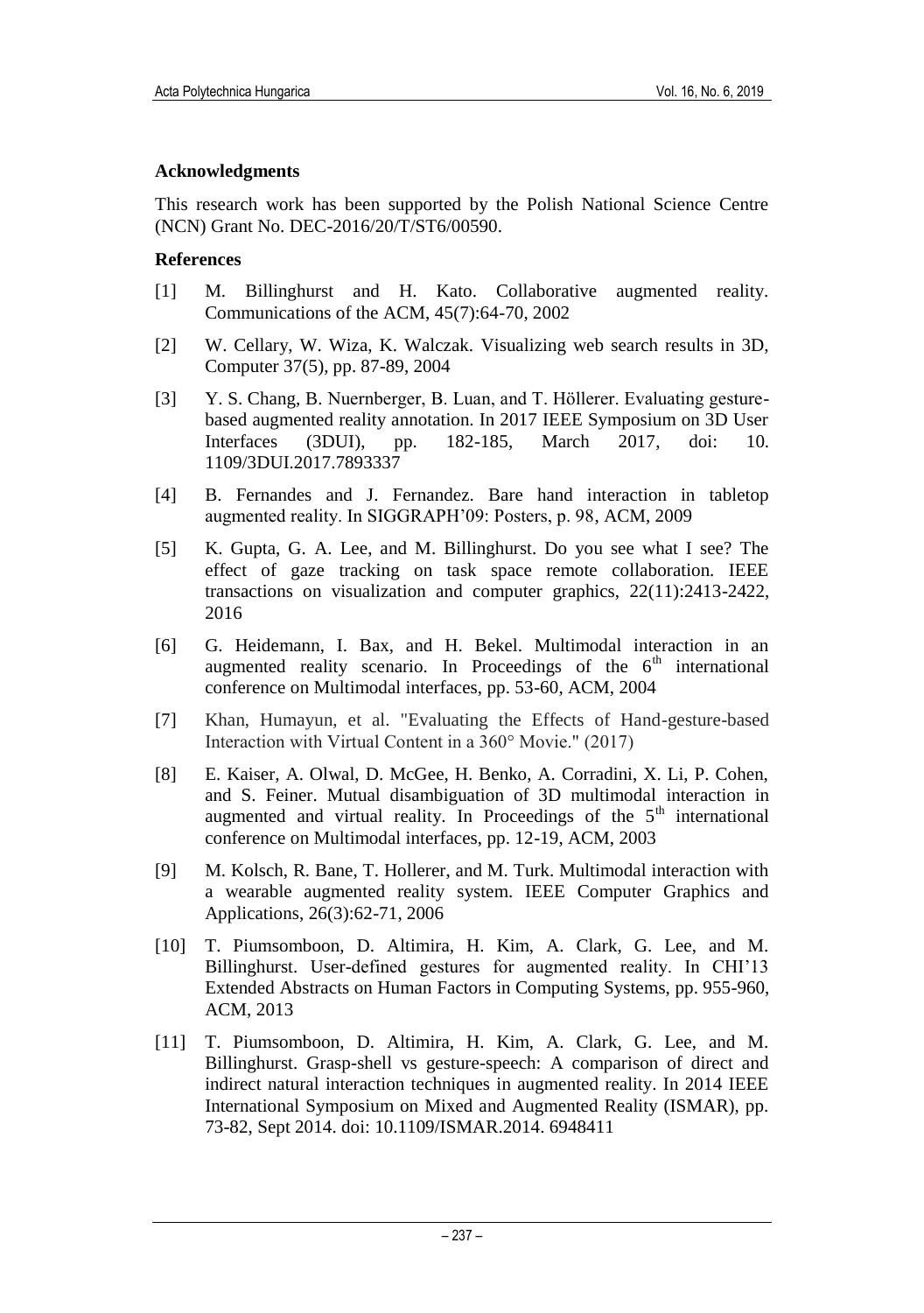- [12] D. Ruminski. An experimental study of spatial sound usefulness in  $\check{ }$ searching and navigating through AR environments. Virtual Reality, 19(3):223-233, Nov 2015. doi: 10.1007/s10055-015-0274-4
- [13] J. Sodnik, S. Tomazic, R. Grasset, A. Duenser, and M. Billinghurst. Spatial sound localization in an augmented reality environment. In Proceedings of the 18th Australia Conference on Computer-Human Interaction: Design: Activities, Artefacts and Environments, OZCHI '06, pp. 111-118, ACM, New York, NY, USA, 2006. doi: 10.1145/ 1228175.1228197
- [14] T. Taehee Lee and A. Handy. Markerless inspection of augmented reality objects using fingertip tracking. In IEEE International Symposium on Wearable Computers, 2007
- [15] P. P. Valentini and E. Pezzuti. Accuracy in fingertip tracking using leap motion controller for interactive virtual applications. International Journal on Interactive Design and Manufacturing (IJIDeM), 11(3):641-650, 2017
- [16] K. Walczak, W. Cellary. IEEE Symposium on Applications and the Internet (SAINT 2002) Nara, Japan, pp. 204-211, IEEE Computer Society, 2002
- [17] R. Wang, S. Paris, and J. Popovic. 6d hands: markerless hand-tracking  $\prime$  for computer aided design. In Proceedings of the  $24<sup>th</sup>$  annual ACM symposium on User interface software and technology, pp. 549-558, ACM, 2011
- [18] C.-M. Wu, C.-W. Hsu, T.-K. Lee, and S. Smith. A virtual reality keyboard with realistic haptic feedback in a fully immersive virtual environment. Virtual Reality, 21(1):19-29, Mar 2017, doi: 10.1007/ s10055-016-0296-6
- [19] Z. Zhou, A. D. Cheok, X. Yang, and Y. Qiu. An experimental study on the role of software synthesized 3D sound in augmented reality environments. Interacting with Computers, 16(5):989-1016, 2004
- [20] A. Zocco, M. D. Zocco, A. Greco, S. Livatino, and L. T. De Paolis. Touchless Interaction for Command and Control in Military Operations, pp. 432-445, Springer International Publishing, Cham, 2015. doi: 10. 1007/978-3-319-22888-4 32
- [21] Jacques Cohen. Communications of the ACM Special issue on computer augmented environments: back to the real world, 36(7), 1993
- [22] Ivan E. Sutherland. A head-mounted three dimensional display. In Proceedings of the December 9-11, 1968, Fall Joint Computer Conference, Part I, AFIPS '68 (Fall, part I), pp. 757-764, New York, NY, USA, 1968, ACM
- [23] Paul Milgram, Haruo Takemura, Akira Utsumi, and Fumio Kishino. Augmented reality: a class of displays on the reality-virtuality continuum. Vol. 2351, pages 282-292, 1995
- [24] Ronald T Azuma. A survey of augmented reality. Presence, 6(4):355-385, 1997